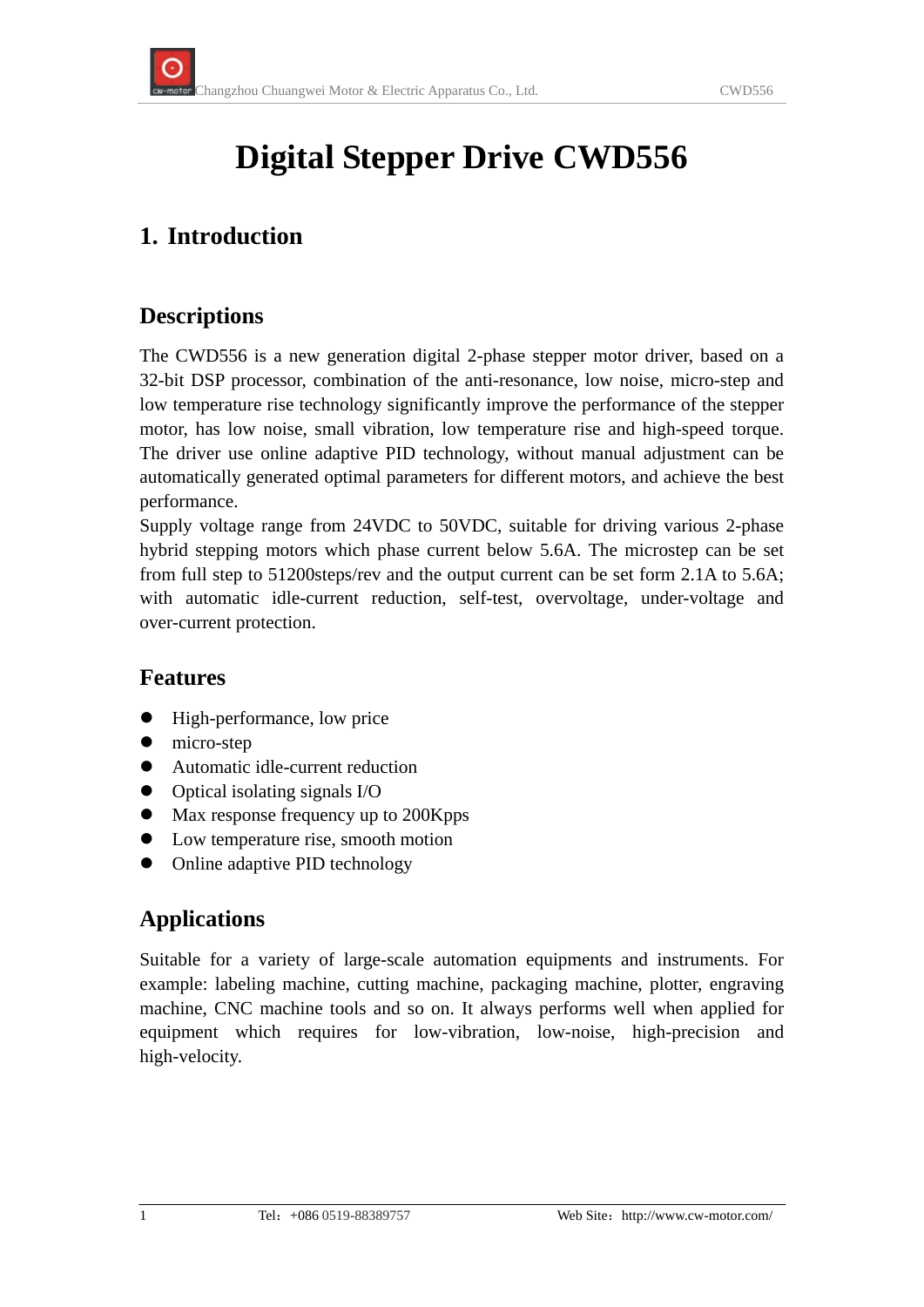### **Electrical Specifications**

| Parameter                     | Min | Typical | Max | Unit |
|-------------------------------|-----|---------|-----|------|
| Input Voltage(DC)             |     |         | 50  | VDC  |
| Output current                |     |         | 5.6 |      |
| <b>Pulse Signal Frequency</b> |     |         | 200 | KHZ  |
| Logic Signal Current          |     |         |     | MА   |

# **2. Current and microstep Setting**

#### **Current setting**

| Peak    | <b>RMS</b> | SW <sub>1</sub> | SW <sub>2</sub> | SW <sub>3</sub> |
|---------|------------|-----------------|-----------------|-----------------|
| Default |            | off             | off             | off             |
| 2.1A    | 1.5A       | on              | off             | off             |
| 2.7A    | 1.9A       | off             | <sub>on</sub>   | off             |
| 3.2A    | 2.3A       | on              | <sub>on</sub>   | off             |
| 3.8A    | 2.7A       | off             | off             | on              |
| 4.3A    | 3.1A       | on              | off             | on              |
| 4.9A    | 3.5A       | off             | <sub>on</sub>   | on              |
| 5.6A    | 4.0A       | on              | on              | on              |

### **Standstill Current Setting**

SW4 is used for standstill current setting. OFF meaning that the standstill current is half of the dynamic current; and ON meaning that standstill current is the same as the selected dynamic current. Usually the SW4 is set to OFF, in order to reduce the heat of the motor and driver.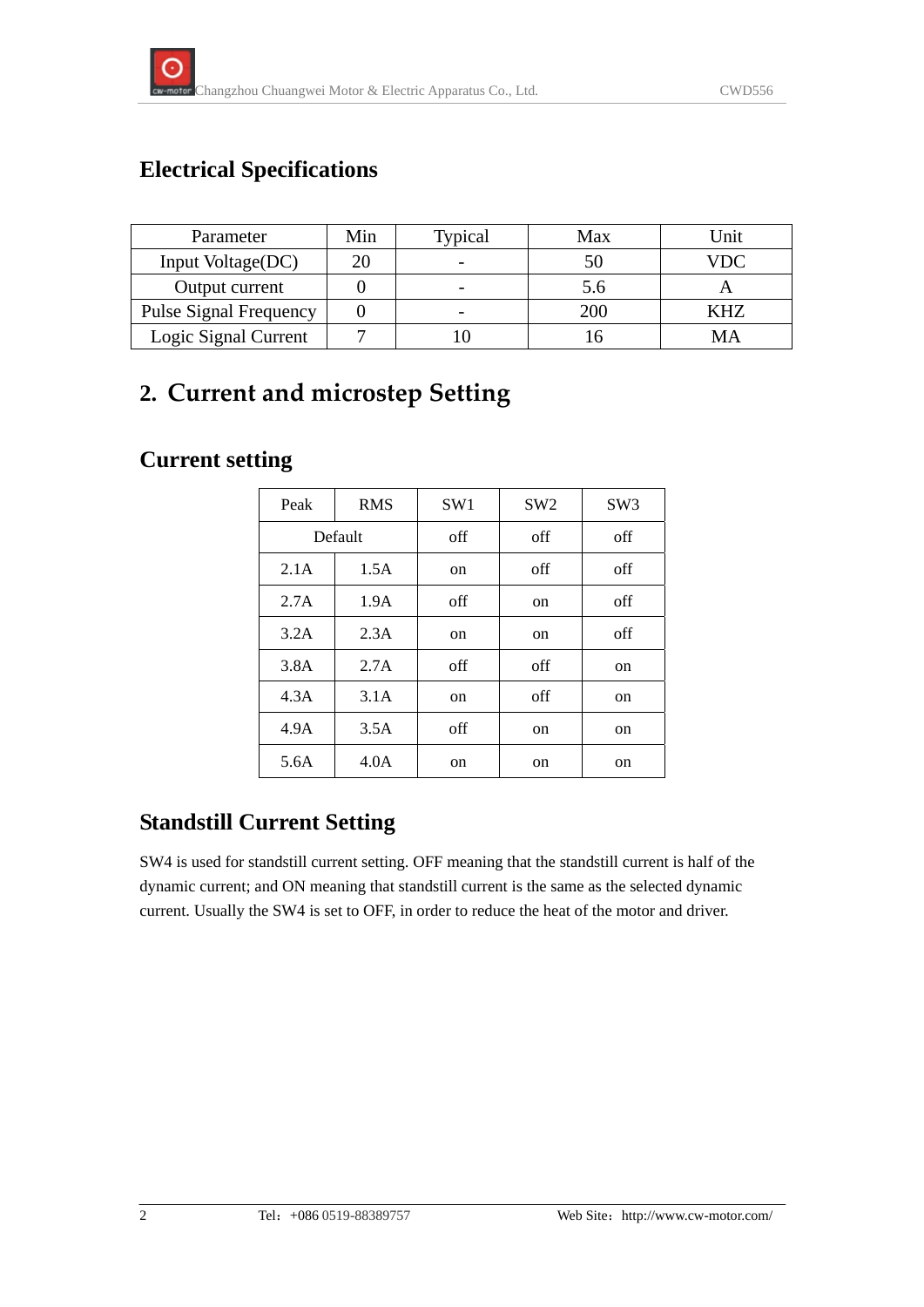#### **Microstep Setting**

| Step/Rev | SW <sub>5</sub> | SW <sub>6</sub> | SW7           | SW <sub>8</sub> |
|----------|-----------------|-----------------|---------------|-----------------|
| Default  | on              | on              | on            | on              |
| 800      | off             | on              | on            | on              |
| 1600     | on              | off             | on            | on              |
| 3200     | off             | off             | on            | on              |
| 6400     | on              | on              | off           | on              |
| 12800    | off             | on              | off           | on              |
| 25600    | on              | off             | off           | on              |
| 51200    | off             | off             | off           | on              |
| 1000     | on              | on              | on            | off             |
| 2000     | off             | on              | <sub>on</sub> | off             |
| 4000     | on              | off             | on            | off             |
| 5000     | off             | off             | on            | off             |
| 8000     | on              | on              | off           | off             |
| 10000    | off             | on              | off           | off             |
| 20000    | on              | off             | off           | off             |
| 40000    | off             | off             | off           | off             |
| 40000    | off             | off             | off           | off             |

## **3. Connectors and Pin Assignment**

## **Control signal Connector**

| Control Signal connector |                                                          |  |
|--------------------------|----------------------------------------------------------|--|
| Name                     | Description                                              |  |
| $PUL+$                   | Pulse signal positive                                    |  |
| PUL-                     | Pulse signal negative                                    |  |
| $DIR+$                   | Direction signal positive                                |  |
| DIR-                     | Direction signal negative                                |  |
| $ENA+$                   | Enable signal positive, usually left unconnected(enable) |  |
| ENA-                     | Enable signal negative, usually left unconnected(enable) |  |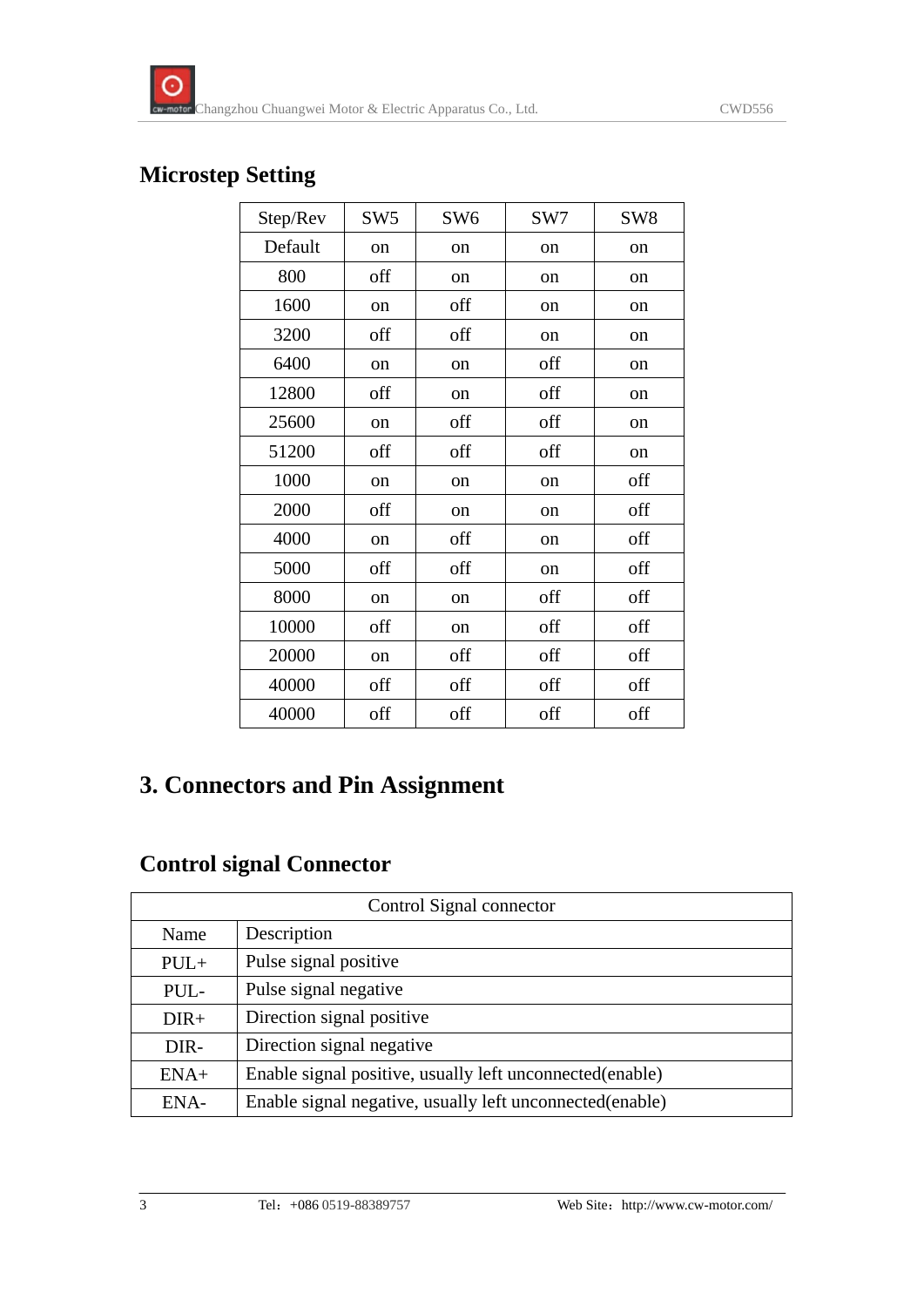#### **Power and Motor Connector**

| <b>GND</b> | Power Ground                   |  |
|------------|--------------------------------|--|
| $+VDC$     | Power supply, $+20$ $-+50$ VDC |  |
| $A+$       |                                |  |
| $A-$       | Motor phase A                  |  |
| $B+$       |                                |  |
| B-         | Motor phase B                  |  |

#### **Control Signal Connector Interface**



#### Figure1: Common-Cathode



#### Figure2: Common-Anode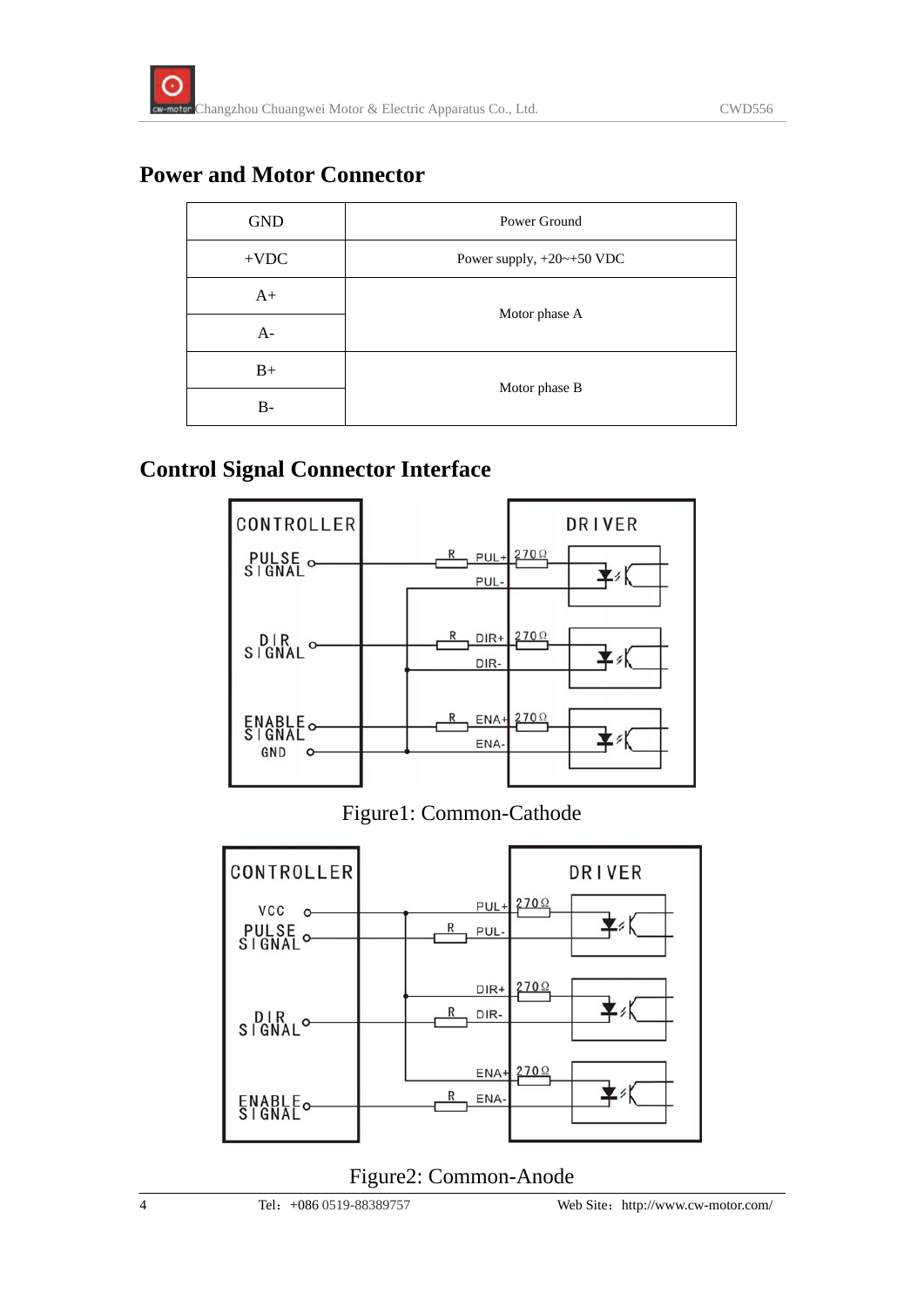

| VCC |              |
|-----|--------------|
| 5V  |              |
| 12V | 680Ω         |
| 24V | $1.8K\Omega$ |



Figure 3: Typical connection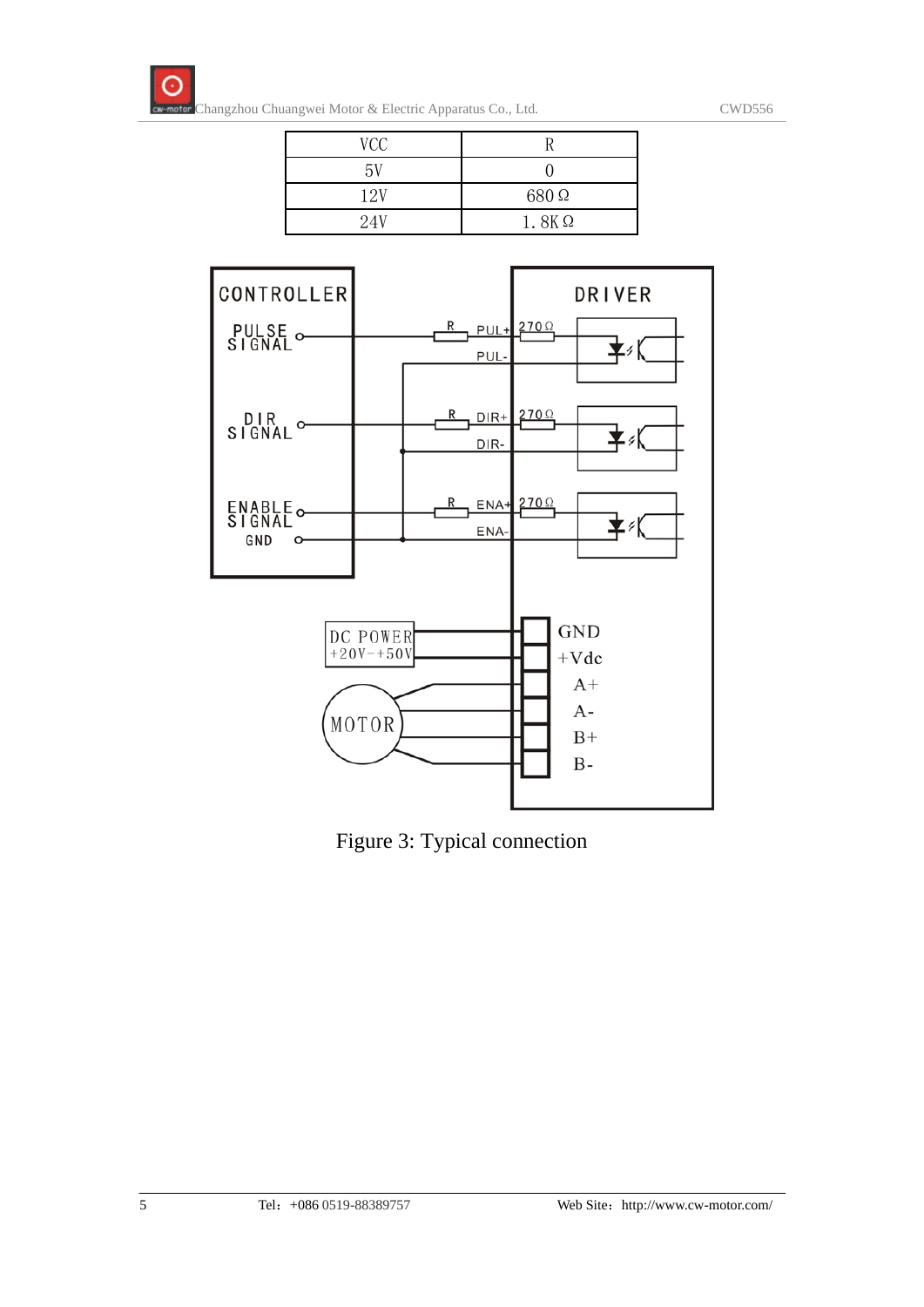# **4. Problems and Solutions**

| problems                             | <b>Possible cause</b>            | solutions                         |  |
|--------------------------------------|----------------------------------|-----------------------------------|--|
|                                      | No power supply                  | Check the power supply            |  |
| Motor is not                         | No control signal                | Check the control signal          |  |
| rotating                             |                                  | Don't connected the enable signal |  |
|                                      | The driver is disabled           | or enable the driver              |  |
|                                      | Supply voltage is too high or    |                                   |  |
|                                      | too low                          | Check the supply voltage          |  |
|                                      | Motor line short-circuit         | Check motor lines eliminate the   |  |
| <b>ALM</b> lights                    |                                  | short-circuit                     |  |
|                                      | Motor line wrong connect         | Check the motor wiring            |  |
|                                      | Motor or drive failure           | Replace the motor or drive        |  |
| <b>Motor rotates in</b>              | Motor phases connected in        |                                   |  |
| the wrong                            | reverse                          | Reverse the phases line           |  |
| direction                            | Motor line break                 | Change the phases are connected   |  |
|                                      | The Micro steps set incorrectly. | Set the correct segments          |  |
| <b>Inaccurate</b><br><b>Position</b> | The motor load is too heavy.     | Increasing the current            |  |
|                                      | Control signal is interfered     | Eliminate interference            |  |
| <b>Motor Stalled</b>                 | Power supply voltage too low     | Increasing the supply voltage     |  |
|                                      | Accelerating time is too short.  | Extend the acceleration time      |  |
|                                      | Current setting is too small     | Increasing the current            |  |
|                                      | Motor torque is too small        | Replace the motor                 |  |